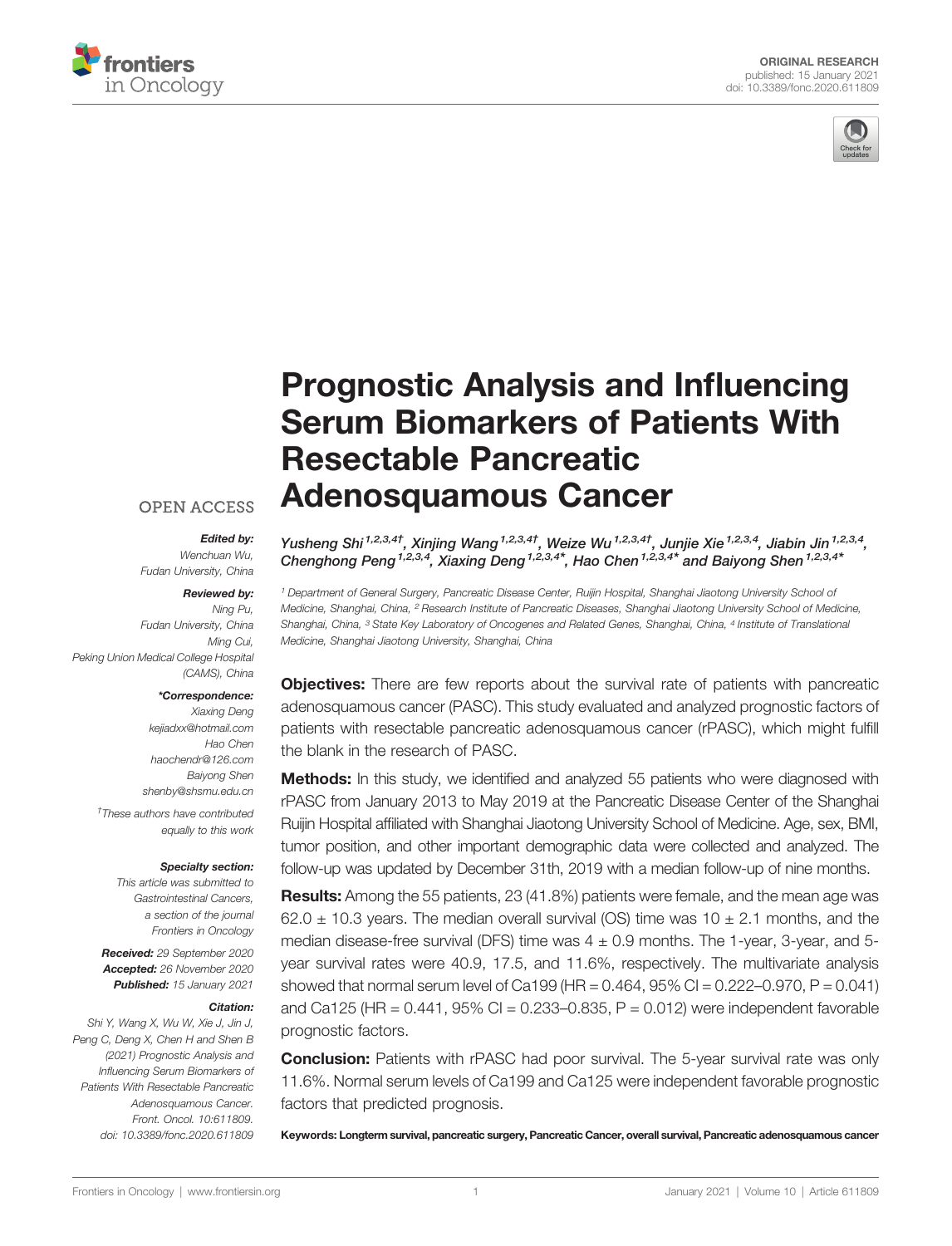# INTRODUCTION

Pancreatic adenosquamous carcinoma (PASC) is a rare type of malignant primary epithelial carcinoma of the pancreas ([1](#page-5-0)). The incidence of PASC only accounts for about 1–4% of pancreatic cancer ([2\)](#page-5-0). The pathological manifestation is that a number of squamous cells are mixed with the adenocarcinoma cell population ([3](#page-5-0)). The diagnostic criteria is that squamous cells account for at least 30% of all tumor cells in the carcinoma [\(1\)](#page-5-0). PASC usually originates from glandular epithelium such as stomach, colon ([4](#page-5-0)). We reported the genomic signatures of PASC and showed that PASC carried highly enriched TP53 mutations and 3p loss compared to PDAC in 2017 [\(5](#page-5-0)).

Like pancreatic adenocarcinoma (PDAC), there are no typical symptoms at an early stage which makes it hard to diagnose [\(6\)](#page-5-0). Some patients suffer from jaundice, abdominal pain, nausea, and other digestive symptoms. CT and MRI are important noninvasive method to verify the tumor. The tumor of PASC is usually more aggressive than that of PDAC ([2](#page-5-0), [7\)](#page-5-0). Now endoscopic ultrasound (EUS) combined with fine-needle aspiration (EUS-FNA) is often provided for suspected patients however it is not 100% accurate [\(8,](#page-5-0) [9\)](#page-5-0).

Based on previous reports, the prognosis of PASC is worse than that of PDAC  $(2, 6, 7, 10)$  $(2, 6, 7, 10)$  $(2, 6, 7, 10)$  $(2, 6, 7, 10)$  $(2, 6, 7, 10)$  $(2, 6, 7, 10)$  $(2, 6, 7, 10)$  with a 5-year survival rate less than 8%. In 2012, a population-based study was firstly reported to evaluate outcomes in PASC ([2](#page-5-0)). They revealed that surgical resection was the most important factor which related to the long-term survival. In a recent study from the SEER database, the chemoradiotherapy was associated with better prognosis in patients with resected PASC ([11](#page-6-0)). In patients who received chemoradiotherapy, the median survival time was 23 months. However, the authors also admitted the limitation of their results. In another study of only 25 patients with PASC, the median overall survival was only 8.2 months [\(12](#page-6-0)). There have been few studies with a large sample size on long-term outcomes of patients with resectable PASC (rPASC) or serum biomarkers related to the prognosis of rPASC patients to date.

# MATERIALS AND METHODS

### Patient Selection and Study Design

In total, 62 patients were diagnosed with rPASC by radiological exams from January 2013 to May 2019 at the Pancreatic Disease Center of the Shanghai Ruijin Hospital affiliated with Shanghai Jiaotong University School of Medicine. For rPASC, we did not administer neoadjuvant chemotherapy to patients before surgery as first-line therapy. Among the total cohort, five patients were excluded because of distant metastasis upon surgical exploration, and two patients were excluded due to a loss of follow-up. A total of 55 patients were included, and all of them received R0 resection.

Age, sex, body mass index (BMI), tumor position, and other important demographic data were collected and analyzed. Preoperative levels of hemoglobin and albumin were also included because they revealed patients' nutriture. Positive symptoms referred to symptoms such as abdominal pain, nausea, vomiting, or any other type of discomfort that would lead the patient to visit doctors. Levels of tumor biomarkers were divided according to the diagnostic criteria in China. Data were stratified according to the diagnostic criteria or former reports to perform survival analysis. The demographic data are displayed in [Table 1](#page-2-0).

All of these patients were interviewed by telephone or in the outpatient department every 3 months and provided thorough information. Regular blood tests, liver function tests, renal function tests, tumor biomarker measurements, including Ca199, Ca125, CEA, or AFP, and enhanced computed tomography (CT) or MRI were routinely performed. Exams of non-local patients were performed at local hospitals, and the results were sent to the researchers. Specific new-onset tumors or metastases detected by CT, MRI, or positron-emission tomography-CT (PET-CT)/MRI were considered recurrences. When patients suffered from abdominal pain, jaundice, or other symptoms at any time, they were asked to immediately undergo blood tests and radiological tests. The follow-up was completed by December 31, 2019. The median follow-up was 9.0 (4.0–84.0) months.

This study was approved by the institutional review board of Shanghai Ruijin Hospital. The informed consent was signed by every patient as the agreement for taking the operation and the use of the data we collected before and after surgery.

## Statistical Analysis

SPSS<sup>™</sup> 23.0 (IBM, Chicago, IL, USA) was used for all calculations. GraphPad PRISM™ (GraphPad Software, San Diego, CA, USA) was used for plotting. Survival data were analyzed using the Kaplan-Meier method, and curves were compared using the log rank test. Multivariate survival analyses were performed using a Cox proportional hazards model. P < 0.05 was considered statistically significant.

# RESULTS

## Demographic Data and Pathology

Among the 55 patients, 23 (41.8%) patients were female and the mean age was  $62.0 \pm 10.3$  years. Thirty-nine (70.9%) patients suffered digestive symptoms before diagnosis, which primarily included abdominal or back pain. Thirteen (23.6%) patients had a smoking history, and 10 (18.2%) patients had a drinking history. Elevated Ca199 was observed in 42 (76.4%) patients, while elevated Ca125 occurred in 24 (43.6%) patients. Tumors located at the pancreatic head were found in 30 (54.5%) patients, and 25 (45.5%) patients had tumors in the pancreatic body and tail. The mean tumor size was  $4.5 \pm 2.2$  cm. Tumor stages T1, T2, T3, and T4 were found in 6 (10.9%), 25 (45.5%), 21 (38.2%), and 3 (5.5%) patients, respectively. Stages N0, N1, and N2 were found in 31 (56.4%), 18 (32.7%), and 6 (10.9%) patients, respectively. Twenty-eight (50.9%) patients had a diabetes mellitus (DM) history, and serum amylase was abnormal in 14 (25.5%) patients.

## Morbidity, Chemotherapy, and Survival

Eight patients suffered from grade B pancreatic fistula, while two patients suffered from biochemical leakage after surgery. Bile leakage occurred in two patients. Abdominal infection occurred in 13 patients and no delayed gastric emptying (DGE)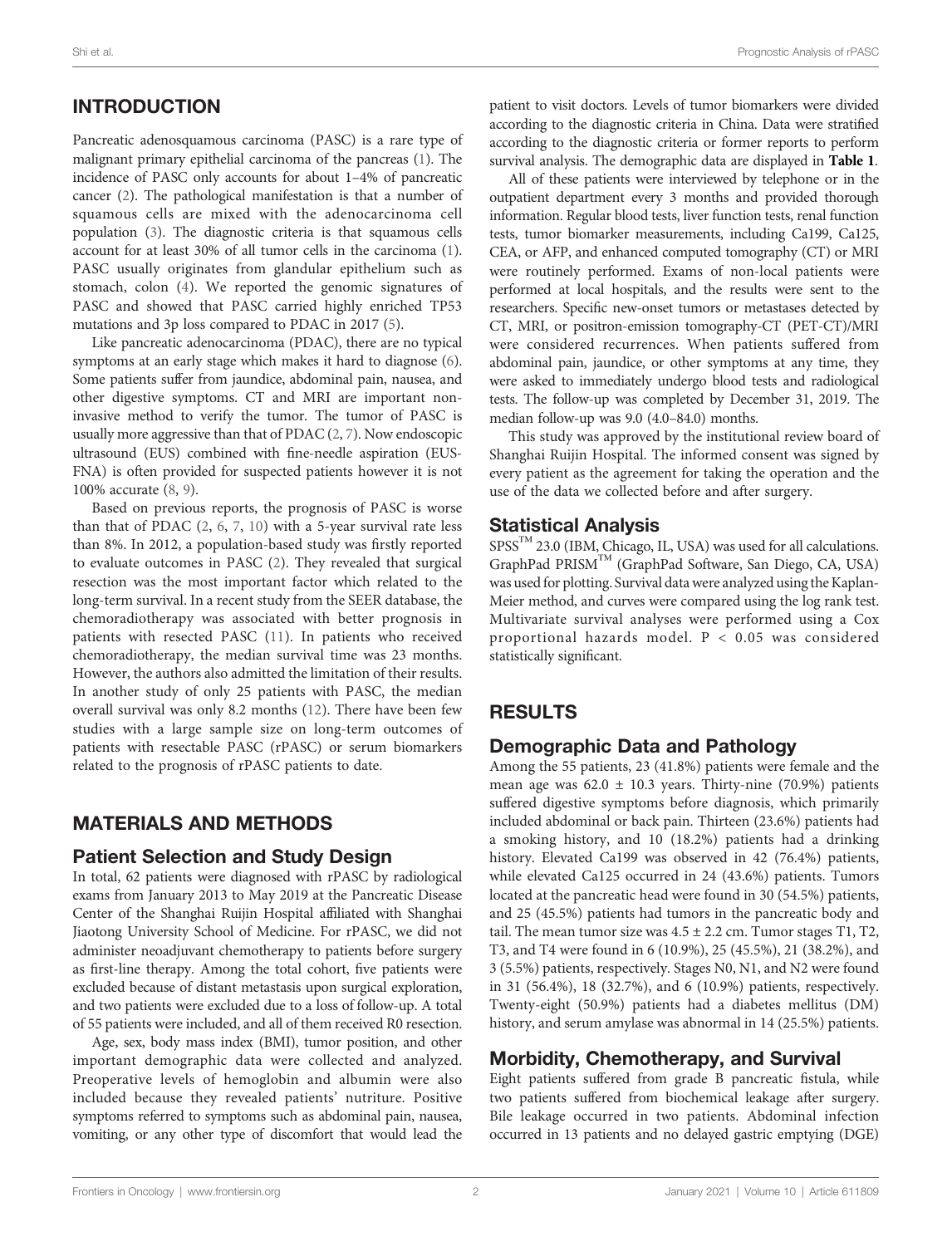<span id="page-2-0"></span>

| Variable         | $\mathsf{n}$ | <b>Mean Overall</b><br>Survival m, (sd) | 95% CI        | P value | <b>Median Overall</b><br>Survival m, (sd) | <b>Mean Disease-Free</b><br>Survival m, (sd) | 95% CI        | P value | <b>Median Disease-Free</b><br>Survival m, (sd) |
|------------------|--------------|-----------------------------------------|---------------|---------|-------------------------------------------|----------------------------------------------|---------------|---------|------------------------------------------------|
| Age              |              |                                         |               |         |                                           |                                              |               |         |                                                |
| <60              | 23           | 19.1(4.8)                               | $9.7 - 28.4$  | 0.883   | 11(2.5)                                   | 11.1(4.3)                                    | $2.7 - 19.6$  | 0.886   | 6(2.9)                                         |
| $\geq 60$        | 32           | 19.2 (4.6)                              | $10.3 - 28.2$ |         | 9(3.4)                                    | 14.6(4.6)                                    | $5.5 - 23.7$  |         | 4(0.7)                                         |
| Sex              |              |                                         |               |         |                                           |                                              |               |         |                                                |
| Male             | 33           | 20.0(4.8)                               | 10.6-29.4     | 0.795   | 11(3.6)                                   | 14.4(4.6)                                    | $5.3 - 23.5$  | 0.696   | 4(1.4)                                         |
| Female           | 22           | 17.0(3.4)                               | $10.3 - 23.6$ |         | 9(2.4)                                    | 10.7(3.3)                                    | $4.2 - 17.2$  |         | 5(1.5)                                         |
| <b>BMI</b>       |              |                                         |               |         |                                           |                                              |               |         |                                                |
| < 19             | 8            | 19.8 (5.9)                              | $8.2 - 31.5$  |         | 10(8.2)                                   | 11.4(3.3)                                    | $4.9 - 17.9$  |         | 6(8.0)                                         |
| $19 - 24$        | 34           | 18.4(3.4)                               | 11.8-24.9     | 0.766   | 11(2.1)                                   | 10.9(3.0)                                    | $5.1 - 16.8$  | 0.543   | 4(1.0)                                         |
| $\geq$ 24        | 13           | 22.8 (9.8)                              | $3.6 - 42.0$  |         | 9(1.9)                                    | 14.8(9.4)                                    | $0 - 33.1$    |         | 4(1.2)                                         |
| Symptom          |              |                                         |               |         |                                           |                                              |               |         |                                                |
| Positive         | 39           | 14.9(2.3)                               | $10.3 - 19.5$ | 0.442   | 9(3.4)                                    | 8.2(2.0)                                     | $4.2 - 12.1$  | 0.164   | 4(1.0)                                         |
| Negative         | 16           | 16.3(7.9)                               | $10.8 - 41.8$ |         | 10(1.8)                                   | 24.9 (8.4)                                   | $8.4 - 41.4$  |         | 5(2.0)                                         |
| Position         |              |                                         |               |         |                                           |                                              |               |         |                                                |
| Head             | 30           | 25.4(6.5)                               | $12.7 - 38.2$ | 0.967   | 6(1.7)                                    | 17.0(5.7)                                    | $5.8 - 28.2$  | 0.956   | 4(0.9)                                         |
| Body/Tail        | 25           | 17.0(3.5)                               | $10.2 - 23.8$ |         | 11(1.5)                                   | 12.2(3.8)                                    | $4.6 - 19.6$  |         | 6(0.8)                                         |
| Hemoglobin       |              |                                         |               |         |                                           |                                              |               |         |                                                |
| Normal           | 27           | 19.4(3.8)                               | $12 - 26.9$   | 0.460   | 12(3.0)                                   | 13.1(3.7)                                    | $5.8 - 23.3$  | 0.937   | 5(1.7)                                         |
| Abnormal         | 28           | 22.6(6.3)                               | $10.2 - 35.0$ |         | 6(2.0)                                    | 13.6(4.0)                                    | $5.7 - 21.5$  |         | 4(0.9)                                         |
| Albumin          |              |                                         |               |         |                                           |                                              |               |         |                                                |
| Normal           | 44           | 19.1(3.1)                               | 13.0-25.2     | 0.322   | 12(2.2)                                   | 12.1(2.9)                                    | $6.5 - 17.8$  | 0.673   | 5(1.3)                                         |
| Abnormal         | 11           | 20.2(9.1)                               | $2.3 - 38.0$  |         | 6(1.2)                                    | 17.5(9.5)                                    | $0 - 36.1$    |         | 4(0.7)                                         |
| DM History       |              |                                         |               |         |                                           |                                              |               |         |                                                |
| Yes              | 28           | 24.5 (6.8)                              | 11.3-37.8     | 0.307   | 13(3.0)                                   | 12.9(5.3)                                    | $2.6 - 23.3$  | 0.937   | 5(1.7)                                         |
| <b>No</b>        | 27           | 16.3(3.7)                               | $9.0 - 23.6$  |         | 9(3.1)                                    | 13.6(4.0)                                    | $5.7 - 21.5$  |         | 4(0.9)                                         |
| Serum Amylase    |              |                                         |               |         |                                           |                                              |               |         |                                                |
| Normal           | 41           | 19.6(4.4)                               | $11.0 - 28.2$ | 0.510   | 9(2.3)                                    | 15.1(4.5)                                    | $6.3 - 23.9$  | 0.579   | 4(1.0)                                         |
| Abnormal         | 14           | 17.7(4.1)                               | $9.7 - 25.7$  |         | 12(4.7)                                   | 9.7(2.7)                                     | $4.4 - 14.9$  |         | 4(3.3)                                         |
| Ca125 Level      |              |                                         |               |         |                                           |                                              |               |         |                                                |
| <35 U/ml         | 31           | 28.8(6.1)                               | 16.8-40.8     | 0.008   | 18(5.5)                                   | 22.2(6.0)                                    | $10.3 - 34.0$ | 0.010   | 5(2.2)                                         |
| ≥35 U/ml         | 24           | 9.4(1.5)                                | $6.5 - 12.3$  |         | 9(1.6)                                    | 3.9(0.6)                                     | $2.7 - 5.0$   |         | 4(1.2)                                         |
| Ca199 Level      |              |                                         |               |         |                                           |                                              |               |         |                                                |
| <35 U/ml         | 13           | 27.7(6.9)                               | 14.2-41.2     | 0.043   | 24 (5.8)                                  | 21.2(6.9)                                    | $7.7 - 34.7$  | 0.042   | 8(1.7)                                         |
| ≥35 U/ml         | 42           | 17.4(4.0)                               | $9.5 - 25.2$  |         | 7(1.7)                                    | 11.3(3.7)                                    | $4.1 - 18.6$  |         | 3(0.7)                                         |
| <b>CEA Level</b> |              |                                         |               |         |                                           |                                              |               |         |                                                |
| $<$ 5 ng/ml      | 38           | 26.8(5.7)                               | 15.6-38.0     | 0.121   | 11(1.9)                                   | 19.7(5.4)                                    | $9.1 - 30.3$  | 0.085   | 5(1.8)                                         |
| $\geq$ 5 ng/ml   | 17           | 12.4(3.3)                               | $5.8 - 18.9$  |         | 6(4.5)                                    | 6.3(2.9)                                     | $0.7 - 11.9$  |         | 4(1.4)                                         |
| Smoking History  |              |                                         |               |         |                                           |                                              |               |         |                                                |
| Yes              | 13           | 8.5(1.5)                                | $5.6 - 11.5$  | 0.022   | 9(4.1)                                    | 3.2(0.8)                                     | $1.6 - 4.9$   | 0.019   | 2(0.9)                                         |
| <b>No</b>        | 42           | 25.3(5.2)                               | $15.1 - 35.5$ |         | 11(3.4)                                   | 18.0 (4.8)                                   | $8.7 - 27.4$  |         | 5(0.9)                                         |
| Drinking History |              |                                         |               |         |                                           |                                              |               |         |                                                |
| Yes              | 10           | 11.2(2.7)                               | $4.9 - 16.5$  | 0.626   | 6(4.1)                                    | 4.8(1.3)                                     | $2.3 - 7.3$   | 0.341   | 2(0.8)                                         |
| No               | 45           | 21.8(4.5)                               | $13.1 - 30.5$ |         | 10(2.2)                                   | 17.0(4.5)                                    | $8.1 - 25.8$  |         | 5(0.8)                                         |
| Tumor size       |              |                                         |               |         |                                           |                                              |               |         |                                                |
| $<$ 4 $cm$       | 24           | 22.5(5.9)                               | 10.9-34.2     | 0.616   | 9(1.4)                                    | 15.1(5.4)                                    | $4.6 - 25.7$  | 0.679   | 5(1.2)                                         |
| $\geq$ 4cm       | 31           | 16.6(3.8)                               | $9.2 - 24.0$  |         | 11(3.1)                                   | 11.9(3.8)                                    | $4.5 - 19.4$  |         | 4(1.4)                                         |
| Lymph nodes      |              |                                         |               |         |                                           |                                              |               |         |                                                |

Prognostic Analysis of rPASC Prognostic Analysis of rPASC

(Continued)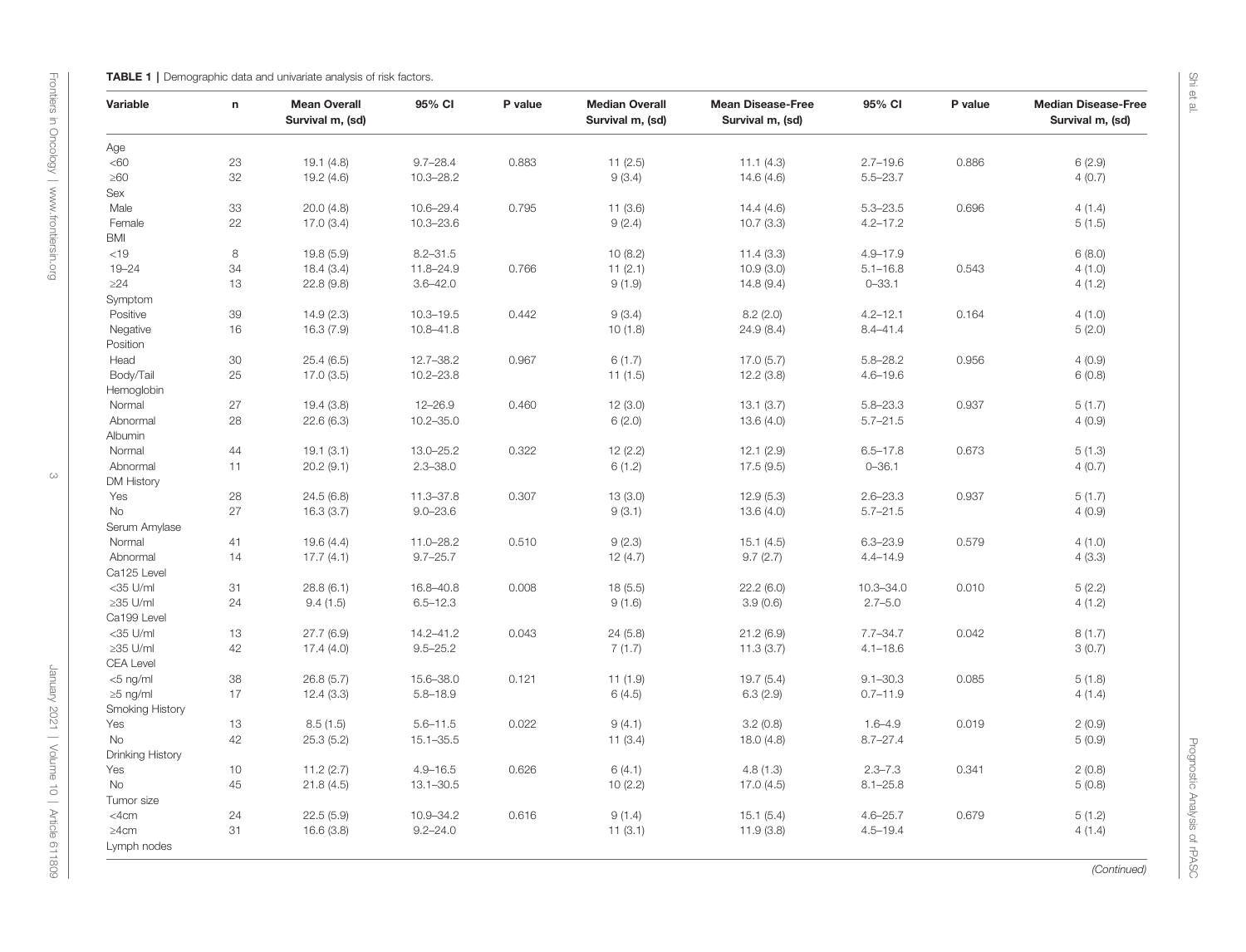| Variable      | ⊂  | Survival m, (sd)<br><b>Mean Overall</b> | 95% CI                    | P value | Survival m, (sd)<br>Median Overall | Mean Disease-Free<br>Survival m, (sd) | 95% CI       | P value | Median Disease-Free<br>Survival m, (sd) |
|---------------|----|-----------------------------------------|---------------------------|---------|------------------------------------|---------------------------------------|--------------|---------|-----------------------------------------|
| Negative      | 30 | 20.8 (4.9)                              |                           | 0.438   |                                    | 15.0 (4.9)                            | $5.5 - 24.6$ | 0.514   | 5(0.8)                                  |
| Positive      | 25 | 18.4(4.8)                               | $11.2 - 30.2$<br>9.0-27.8 |         | $12(1.9)$<br>$6(0.5)$              | 12.2(4.4)                             | $3.7 - 20.8$ |         | 3(0.6)                                  |
| Chemotherapy  |    |                                         |                           |         |                                    |                                       |              |         |                                         |
| Yes           | 80 | 28.9 (6.5)                              | $16.2 - 41.6$             | 0.041   | 14.0 (3.2)                         | 18.0 (5.7)                            | $6.8 - 29.1$ | 0.601   | 5 (1.4)                                 |
| $\frac{1}{2}$ | 25 | 13.4(2.5)                               | $6.6 - 20.3$              |         | 6(1.5)                             | 11.4(3.8)                             | $3.9 - 18.8$ |         | 4(0.8)                                  |

happened. All the patients recovered, and no perioperative death occurred. Thirty patients received chemotherapy with regimens of Abraxane+gemcitabine (AG), gemcitabine+S-1 (GS), gemcitabine alone, or S-1 alone. Radiotherapy was not provided in this study. The median overall survival (OS) time was  $10 \pm 2.1$  months, and the median disease-free survival (DFS) time was  $4 \pm 0.9$ months. The 1-year, 3-year, and 5-year survival rates were 40.9, 17.5, and 11.6%, respectively. Only four patients survived for more than 3 years, and two patients survived for more than 5 years.

#### Prognostic Factors of Overall and Disease-Free Survival

In the univariate analysis of OS time, the normal Ca199 level ( $p =$ 0.043), normal Ca125 level ( $p = 0.008$ ), no-smoking history ( $p =$ 0.022), and receiving chemotherapy ( $p = 0.041$ ) were favorable prognostic factors. The p-value of the CEA level was slightly higher than 0.05 ( $p = 0.121$ ). Multivariate analysis showed that Ca199 <35 U/ml [hazard ratio (HR) = 0.387, 95% con fidence interval (CI) = 0.168 –0.890, P=0.025] and Ca125 <35 U/ml (HR = 0.374, 95% CI = 0.187 –0.749, P = 0.005) were independent favorable prognostic factors. The results are displayed in Table 2 .

In the univariate analysis of DFS time, the normal Ca199 level  $(p = 0.042)$ , normal Ca125 level  $(p = 0.010)$  and no-smoking history ( $p = 0.019$ ) were favorable prognostic factors. The pvalues of the CEA level and positive symptoms were slightly higher than  $0.05$  (p = 0.085 and 0.164). Multivariate analysis showed that Ca199 <35 U/ml (HR = 0.464, 95% CI = 0.222 – 0.970, P = 0.041) and Ca125 <35 U/ml (HR = 0.441, 95% CI =  $0.233 - 0.835$ ,  $P = 0.012$ ) were independent favorable prognostic factors. The results are displayed in Table 3. The Kaplan-Meier Curves were displayed in **[Figure 1](#page-4-0)**.

### **DISCUSSION**

In this study, we identi fied and analyzed prognostic factors of patients with rPASC and found that serum levels of Ca199 and Ca125 were independent favorable prognostic factors. Patients

TABLE 2 | Multiple analysis of PFS in PASC patients.

|                 | <b>Hazard ratio</b> | 95% CI          | P value |
|-----------------|---------------------|-----------------|---------|
| Ca125 < 35 U/ml | 0.441               | 0.233-0.835     | 0.012   |
| Ca199 < 35 U/ml | 0.464               | $0.222 - 0.970$ | 0.041   |
| Smoking history | 1.391               | 0.656-2.949     | 0.390   |
| CEA <5 ng/ml    | 0.758               | $0.399 - 1.440$ | 0.397   |
| Symptomatic     | 0.839               | 0.398-1.769     | 0.644   |
|                 |                     |                 |         |

#### TABLE 3 | Multiple analysis of OS in PASC patients.

|                       | <b>Hazard ratio</b> | 95% CI          | P value |
|-----------------------|---------------------|-----------------|---------|
| Ca125 < 35 U/ml       | 0.374               | $0.187 - 0.749$ | 0.005   |
| Ca199 < 35 U/ml       | 0.387               | $0.168 - 0.890$ | 0.025   |
| Chemotherapy received | 0.578               | $0.297 - 1.126$ | 0.107   |
| Smoking history       | 1.308               | $0.601 - 2.846$ | 0.498   |
| $CEA < 5$ ng/ml       | 0.839               | 0.435-1.620     | 0.602   |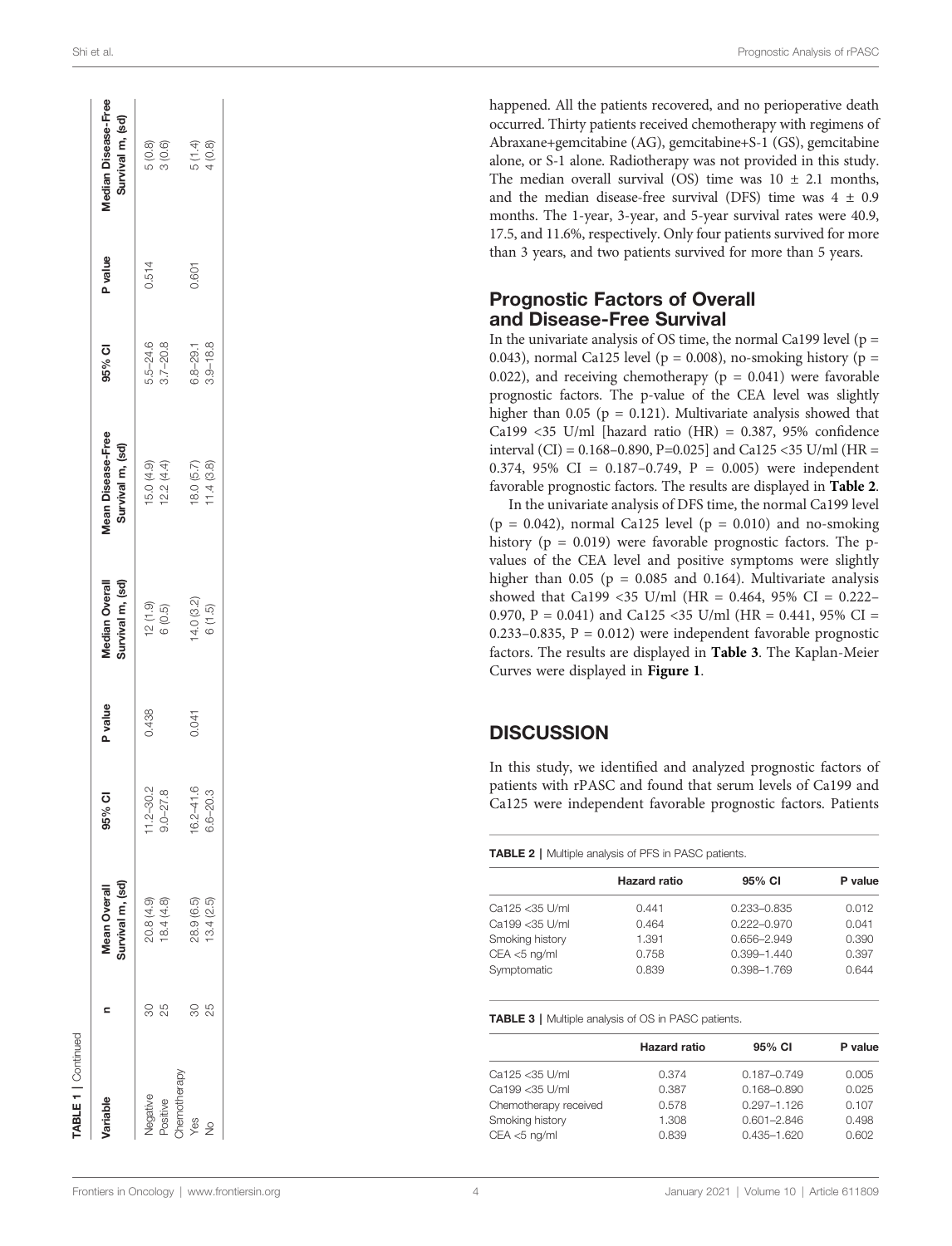<span id="page-4-0"></span>

with rPASC had a poor prognosis, and the 1-year, 3-year and 5 year survival rates were 40.9, 17.5, and 11.6%, respectively. Only four patients survived for more than 3 years, and two patients survived for more than 5 years. There have been no similar reports with over 50 cases to date. This study was also the first report to reveal the relationship between Ca125 and the survival of patients with PASC.

Pancreatic cancer is one of the most lethal malignancies, with an extremely poor prognosis and a 5-year survival rate of less than 5% [\(1,](#page-5-0) [7](#page-5-0), [13](#page-6-0)). PASC is a rare subtype, accounting for only approximately 4% of pancreatic cancers ([14\)](#page-6-0). There are no typical symptoms in the early stages, making it difficult to diagnose. Some patients may experience digestive symptoms such as jaundice, abdominal pain, and nausea. Similar to PDAC, serum levels of tumor markers such as Ca199 are usually elevated in most patients [\(15,](#page-6-0) [16\)](#page-6-0).

On enhanced CT scans, PASC usually appears similar to PDAC. On plain CT, PASC mostly manifests as low density ([1](#page-5-0), [16](#page-6-0)). The CT value of PASC in the arterial phase is lower than that of the normal pancreas. Unlike PDAC, necrosis and cystic changes can often be found on CT [\(17\)](#page-6-0). Tumors of PASC patients are usually larger than those of PDAC patients, especially when the tumor is located in the neck or tail of the pancreas, due to a lack of typical symptoms [\(2,](#page-5-0) [6](#page-5-0)). Pathological findings provide the final basis for the diagnosis. The diagnostic criteria are that squamous cells make up at least 30% of all tumor cells ([1](#page-5-0)).

In our study cohort, 54.5% (30/55) of patients had tumors located in the head of the pancreas, for whom pancreaticoduodenectomy was performed. Several studies have shown that a pancreatic head tumor is easier to detect because it can cause the occlusion of the pancreatic ducts and bile ducts, causing jaundice or acute pancreatitis [\(2](#page-5-0), [18](#page-6-0), [19\)](#page-6-0). Other scholars believe that PASCs are the result of recurrent inflammatory stimulation ([18](#page-6-0)). Ca199 and CEA were thought to be associated with PASC, but mechanisms underlying these connections remain controversial. The mean tumor size in this study was  $4.5 \pm 2.2$  cm, and  $56.4\%$  (31/55) of patients had tumors larger than 4 cm, possibly because PASC always underwent cystic changes.

In our study, the median OS time and DFS time were  $10 \pm 2.1$ and  $4 \pm 0.9$  months, respectively, which were significantly worse than the long-term survival time of PDAC that was previously reported. There have been several previous articles on differences in OS and progression-free survival (PFS) between PDAC and PASC [\(2,](#page-5-0) [6,](#page-5-0) [7,](#page-5-0) [10](#page-6-0)). The histological difference between PASC and PDAC is the number of squamous cells in the pancreatic tumor tissue. There have been some reports in the past about the prognosis of PASC, especially in the Surveillance, Epidemiology, and End Results (SEER) database [\(11](#page-6-0)). However, in the present study, we reported our own experience and found that serum Ca199 and Ca125 levels were independent risk factors for OS and PFS in patients with rPASC. Chemotherapy use, smoking history, and the presence of abdominal symptoms were also associated with the prognosis of rPASC in univariate analyses but were excluded from multifactorial analyses. The chemotherapy regimens at our center are the AG or GS regimens, which are recommended by the guidelines [\(20\)](#page-6-0). In Asian countries, the use of FOLFIRINOX is not popular because most Asians are intolerant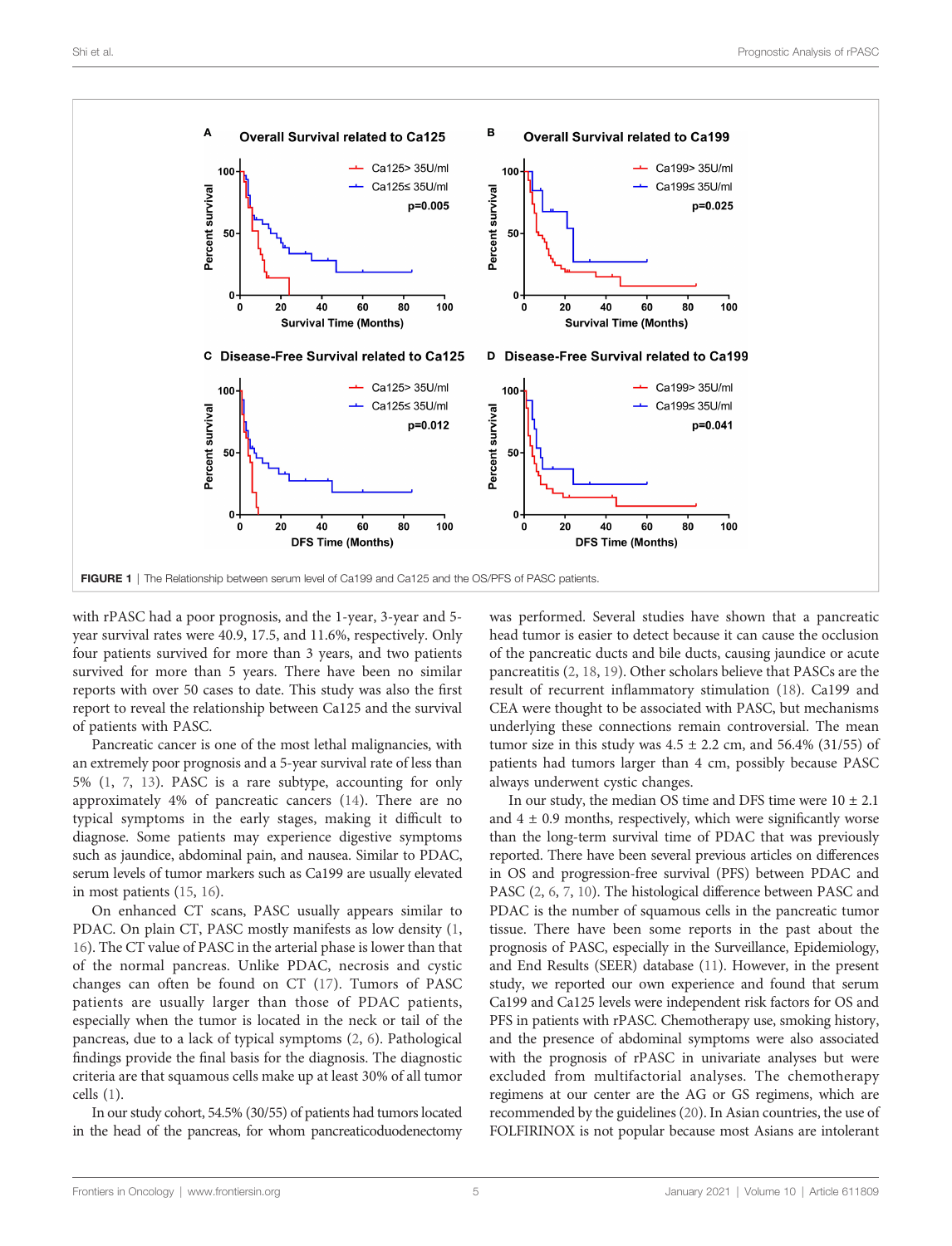<span id="page-5-0"></span>of this regimen, and Asian patients seem to have a higher incidence of myelosuppression and impaired liver function. Therefore, AG or GS is preferred at our center. However, rPASC is not sensitive to chemotherapy and therefore has a worse prognosis than PDAC (2, 6, 7, [10\)](#page-6-0). In a study of 203 patients with PASC in the SEER database, it was found that a combination with radiotherapy might be more effective in PASC patients ([11\)](#page-6-0). Immunotherapy or targeted therapy might be new options in the future. Due to the lack of a sufficient sample size, only retrospective studies can be conducted at this time, which may affect the results and conclusions.

Our study yielded some interesting results. From the results, tumor size and the presence or absence of lymph node metastases were not associated with patient prognosis, which was different from previous reports and other malignancies. The staging criteria for PDAC might not be applicable for patients with rPASC, as necrosis and cystic degeneration frequently occur in PASC. PASC tumors usually tended to be larger than PDAC tumors in previous reports (2, 6, 7, [10\)](#page-6-0). Therefore, the T-staging system should be improved, and the N-staging system might also need to be modified, as there have been some reports in the past showing that lymph node metastases did not affect the prognosis of PASC, whereas PDAC did not. However, optimizing the staging system for PASC was not easy due to the lack of a sufficient sample size.

### Limitations

Since the study was retrospective and the sample size was not large enough, the results might be biased. PASC is currently underreported, so the data available are very limited, and larger sample sizes would need to be studied in the future to obtain more accurate results.

# **CONCLUSION**

Patients with PASC had poor survival. The 5-year survival was only 11.6%. Normal serum levels of Ca199 and Ca125 were independent favorable prognostic factors. However, the results were limited because of the lack of enough patients. Larger sample sizes and longer follow-up times would be helpful to obtain more accurate results.

## **REFERENCES**

- 1. Tarabay J, Li X, Chandan VS. Adenosquamous carcinoma of the pancreas. Clin Res Hepatol Gastroenterol (2020) 44(6):796–8. doi: [10.1016/j.clinre.](https://doi.org/10.1016/j.clinre.2020.01.008) [2020.01.008](https://doi.org/10.1016/j.clinre.2020.01.008)
- 2. Boyd CA, Benarroch-Gampel J, Sheffield KM, Cooksley CD, Riall TS. 415 patients with adenosquamous carcinoma of the pancreas: a population-based analysis of prognosis and survival. J Surg Res (2012) 174(1):12–9. doi: [10.1016/j.jss.2011.06.015](https://doi.org/10.1016/j.jss.2011.06.015)
- 3. Gruhl JD, Garrido-Laguna I, Francis SR, Affolter K, Tao R, Lloyd S. The impact of squamous cell carcinoma histology on outcomes in nonmetastatic pancreatic cancer. Cancer Med (2020) 9(5):1703–11. doi: [10.1002/cam4.2851](https://doi.org/10.1002/cam4.2851)
- 4. Luchini C, Capelli P, Scarpa A. Pancreatic Ductal Adenocarcinoma and Its Variants. Surg Pathol Clin (2016) 9(4):547–60. doi: [10.1016/j.path.2016.](https://doi.org/10.1016/j.path.2016.05.003) [05.003](https://doi.org/10.1016/j.path.2016.05.003)

# DATA AVAILABILITY STATEMENT

The original contributions presented in the study are included in the article/supplementary material. Further inquiries can be directed to the corresponding authors.

## ETHICS STATEMENT

The studies involving human participants were reviewed and approved by The institutional review board of Shanghai Ruijin Hospital. The patients/participants provided their written informed consent to participate in this study.

# AUTHOR CONTRIBUTIONS

The conception and design of the study: YS, BS. Acquisition of data: XW, JX. Analysis and interpretation of data: JJ, CP. Drafting the article: YS, WW, XD. Final approval of the version to be submitted: HC, XD, BS. All the work was accomplished by co-authors and there is no conflict of interest to disclose. All authors contributed to the article and approved the submitted version.

# FUNDING

The study was funded by Shanghai Sailing Program directly to YS (Grant number: 20YF1427800) and National Natural Science Foundation of China (NSFC) directly to BS (Serial number: 81871906).

# ACKNOWLEDGMENTS

We appreciate all our team members for their help. YS, XW, and WW contributed equally to this article. YS had full access to all the data in the study and takes responsibility for the integrity of the data and the accuracy of the data analysis.

- 5. Fang Y, Su Z, Xie J, Xue R, Ma Q, Li Y, et al. Genomic signatures of pancreatic adenosquamous carcinoma (PASC). J Pathol (2017) 243(2):155–9. doi: [10.1002/path.4943](https://doi.org/10.1002/path.4943)
- 6. Hester CA, Augustine MM, Choti MA, Mansour JC, Minter RM, Polanco PM, et al. Comparative outcomes of adenosquamous carcinoma of the pancreas: An analysis of the National Cancer Database. J Surg Oncol (2018) 118(1):21– 30. doi: [10.1002/jso.25112](https://doi.org/10.1002/jso.25112)
- 7. Imaoka H, Shimizu Y, Mizuno N, et al. Clinical characteristics of adenosquamous carcinoma of the pancreas: a matched case-control study. Pancreas (2014) 43(2):287–90. doi: [10.1097/MPA.0000000000000089](https://doi.org/10.1097/MPA.0000000000000089)
- 8. D'Onofrio M, De Robertis R, Barbi E, et al. Ultrasound-guided percutaneous fine-needle aspiration of solid pancreatic neoplasms: 10-year experience with more than 2,000 cases and a review of the literature. Eur Radiol (2016) 26 (6):1801–7. doi: [10.1007/s00330-015-4003-x](https://doi.org/10.1007/s00330-015-4003-x)
- 9. Matsubayashi H, Matsui T, Yabuuchi Y, et al. Endoscopic ultrasonography guided-fine needle aspiration for the diagnosis of solid pancreaticobiliary